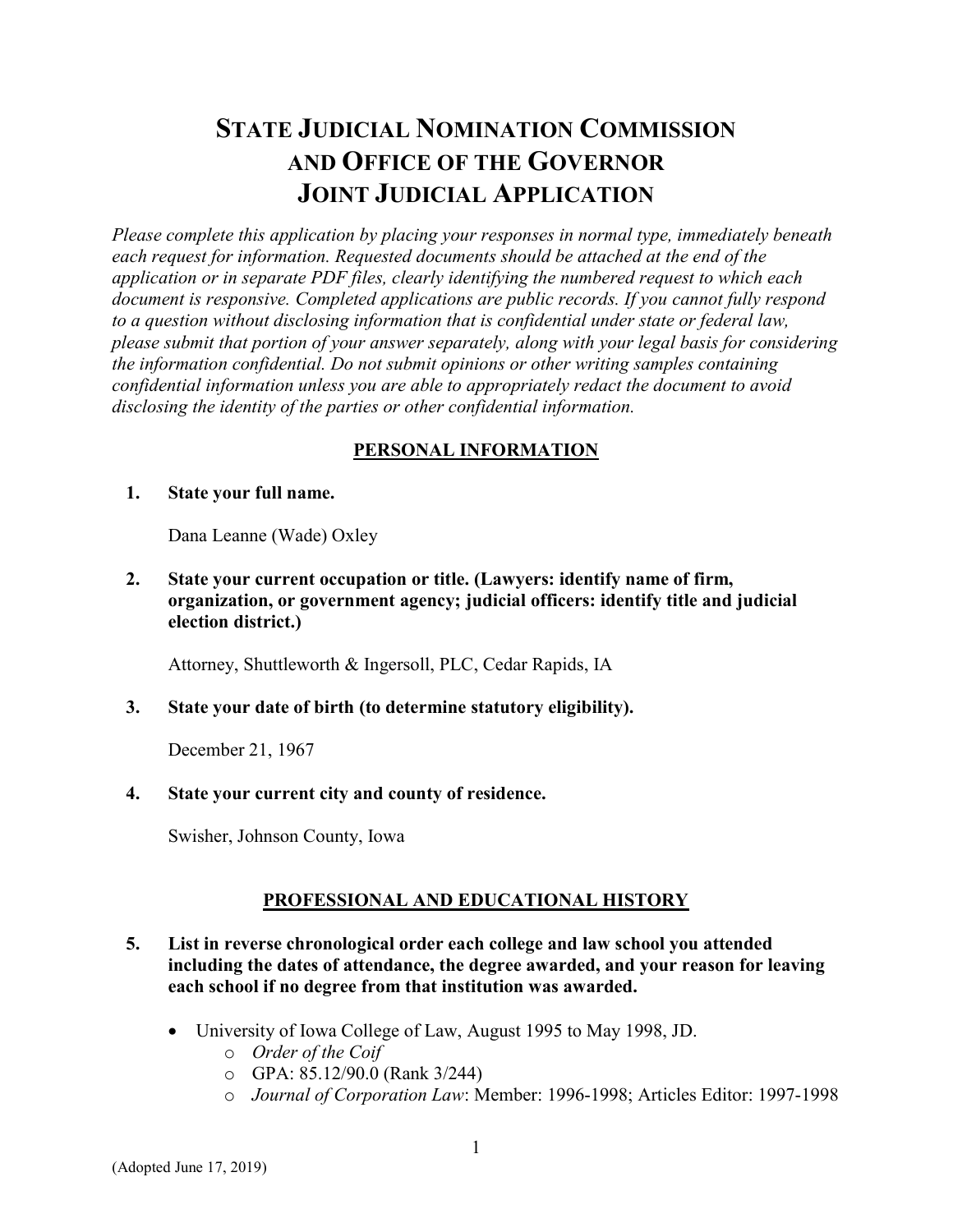- University of Northern Iowa, August 1986 to May 1990, BA in Accounting.  $O$  GPA: 3.48/4.0
- 6. Describe in reverse chronological order all of your work experience since graduating from college, including:
	- a. Your position, dates (beginning and end) of your employment, addresses of law firms or offices, companies, or governmental agencies with which you have been connected, and the name of your supervisor or a knowledgeable colleague if possible.
	- Shuttleworth & Ingersoll, PLC, 115 3rd St SE, Suite 500, PO Box 2107, Cedar Rapids, Iowa 52406

September 1999 – January 2001

May 2011 to present

I initially worked for Shuttleworth & Ingersoll from September 1999 to January 2001, following a one-year clerkship with Judge David R. Hansen on the United State Court of Appeals for the Eighth Circuit. I left Shuttleworth to return to Judge Hansen's chambers as a career clerk in 2001. I re-joined Shuttleworth & Ingersoll when Judge Hansen retired in 2011.

Knowledgeable Colleagues:

 Mark Zaiger Kevin Caster Connie Alt

 University of Iowa College of Law, 280 Boyd Law Building, Iowa City, Iowa 52242 Adjunct Professor

Legal Analysis, Writing, and Research I & II, Fall 2007 & Spring 2011 Judicial Externship seminar, Fall semesters 2014 to present Knowledgeable colleagues:

Prof. June Tai Prof. Emily Hughes

• Judge David R. Hansen, United States Court of Appeals for the Eighth Circuit September 1998-September 1999 January 2001-May 2011

I initially served in a one-year term clerkship with Judge Hansen following law school. In late 2000, Judge Hansen offered me the opportunity to work for him as a career clerk. Our children were five and two at the time, and I accepted the opportunity to return to Judge's chambers. I worked as Judge's career clerk until he retired in May 2011.

Supervisor:

David R. Hansen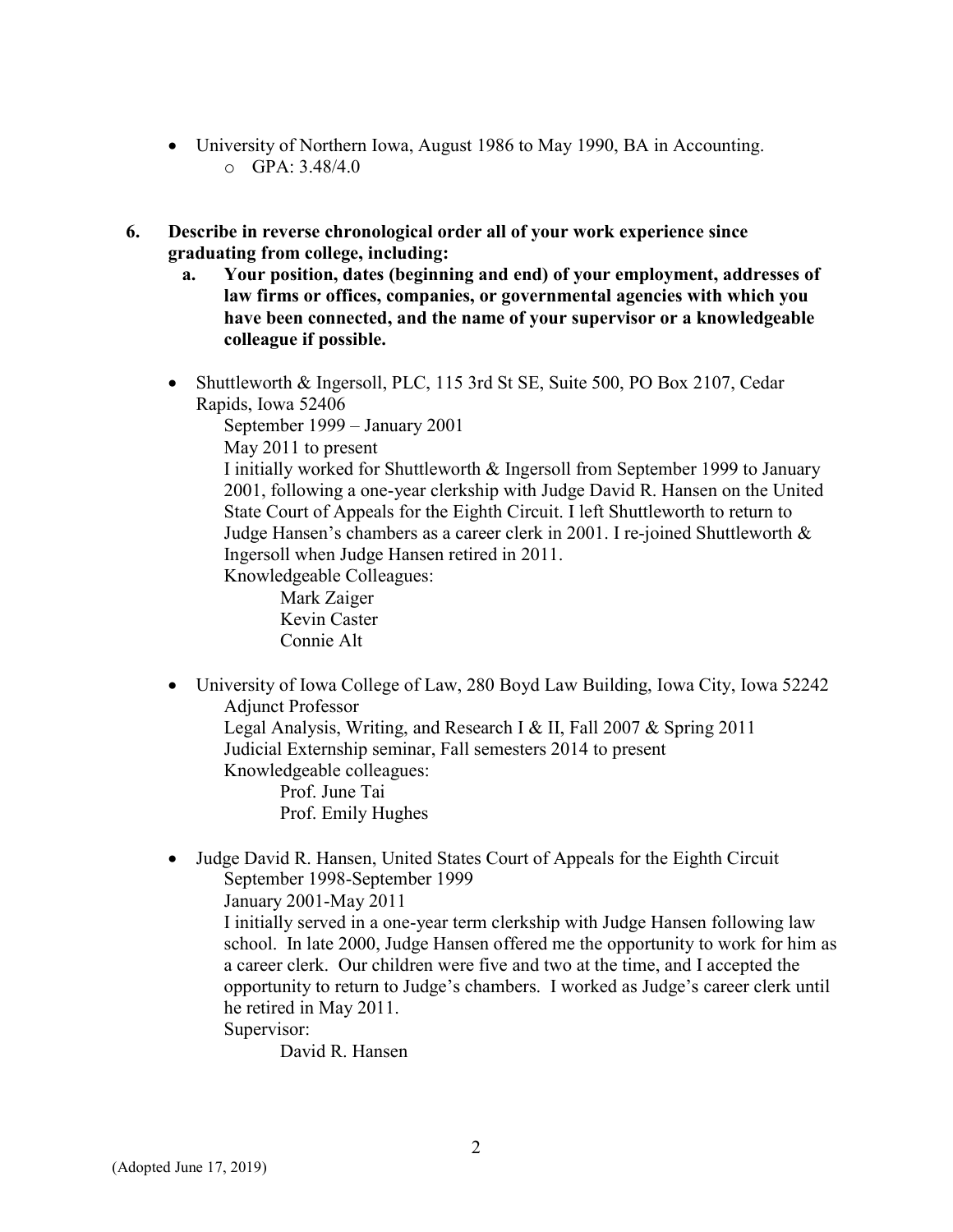- Redmond & Broghammer, PC January – May 1995 Full time, temporary position during tax season. Supervisors: Dennis Redmond, now with Latta Harris, LLP, 3037 Center Point Rd NE, Cedar Rapids, Iowa 52402 Tim Broghammer, now with Broghammer & Duncan, PC,  $1574 - 42<sup>nd</sup>$  St NE, Cedar Rapids, Iowa 52402
- All Eastern Iowa Gutter, Inc., 1732 E Ave NE, Cedar Rapids, Iowa 52402 August 1993 to December 1994 Business Manager for growing family business.
- Iowa Division of Credit Unions, 200 East Grand Ave., Suite 370, Des Moines, IA 50309

August 1990 to August 1993 Credit Union Examiner Supervisor: Ann Mulcahy

b. Your periods of military service, if any, including active duty, reserves or other status. Give the date, branch of service, your rank or rating, and present status or discharge status.

I have never served in the armed services.

7. List the dates you were admitted to the bar of any state and any lapses or terminations of membership. Please explain the reason for any lapse or termination of membership.

Iowa, September 21, 1998

- 8. Describe the general character of your legal experience, dividing it into periods with dates if its character has changed over the years, including:
	- a. A description of your typical clients and the areas of the law in which you have focused, including the approximate percentage of time spent in each area of practice.

Since returning to Shuttleworth & Ingersoll in 2011, my practice has focused almost exclusively on civil appellate work and motion work in cases involving complex legal issues. My clients primarily include small and family-owned businesses, regionalsized businesses, and individuals involved in commercial litigation. The legal areas of my practice have varied depending on the client's needs, but include: commercial litigation, family business disputes, shareholder disputes and corporate dissolution,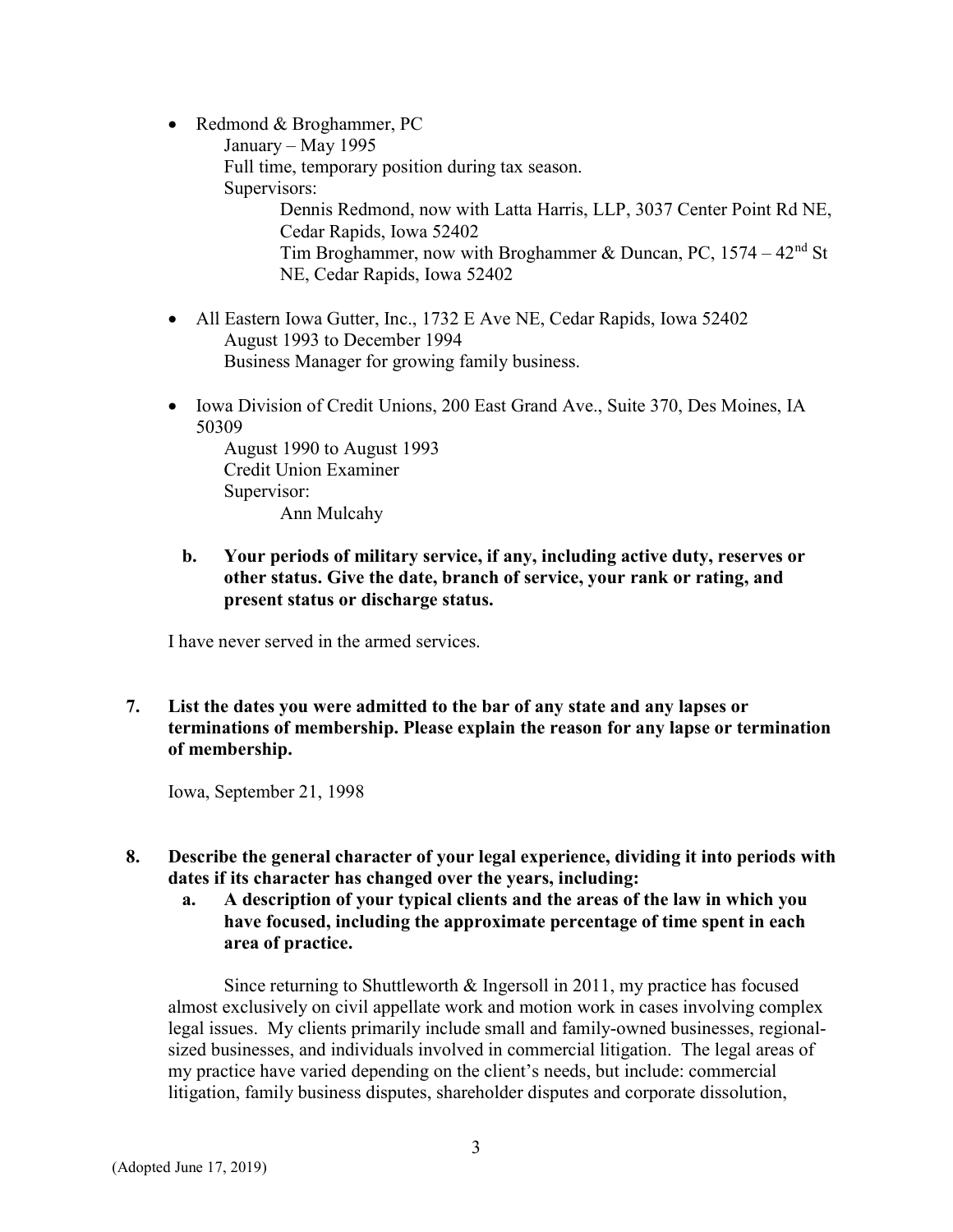construction and mechanic's liens, breach of contract, breach of fiduciary duties, intellectual property and trademark infringement, employment, defamation, workers' compensation, municipal law, insurance coverage, corporate liability, professional negligence, probate litigation, and maritime law.

From 2001 to 2011, I served as a career law clerk to Judge Hansen. I researched and drafted opinions and wrote bench memos with recommended outcomes, which required me to analyze a wide variety of legal issues, including criminal statutory, sentencing, and constitutional issues; habeas corpus; federal statutory issues, including both statutory construction and constitutional challenges; employment; tax; civil rights; immigration; constitutional issues; civil and criminal procedure; and a variety of state law issues that came before the Court under its diversity jurisdiction. In addition to traditional clerking functions, I supervised Judge Hansen's term clerks and assisted Judge in administrative capacities, including reviewing Applications for Rehearing or Hearing En Banc and handling motions to the Court. Judge Hansen was Chief Judge of the Eighth Circuit in 2002 and 2003, during which he was responsible for complaints filed against federal judges at every level within the Eighth Circuit. In my capacity as a career clerk, I assisted Judge Hansen in reviewing judicial complaints and making recommendations concerning resolution of the complaints.

#### b. The approximate percentage of your practice that has been in areas other than appearance before courts or other tribunals and a description of the nature of that practice.

Approximately 2-3% of my current practice is in areas other than appearances before courts, including contract and corporate consulting.

#### c. The approximate percentage of your practice that involved litigation in court or other tribunals.

Approximately 97-98% of my current practice involves litigation at some level.

#### d. The approximate percentage of your litigation that was: Administrative, Civil, and Criminal.

Approximately 95% of my current litigation practice is civil, 5% is administrative, and 0% is criminal.

## e. The approximate number of cases or contested matters you tried (rather than settled) in the last 10 years, indicating whether you were sole counsel, chief counsel, or associate counsel, and whether the matter was tried to a jury or directly to the court or other tribunal. If desired, you may also provide separate data for experience beyond the last 10 years.

Since 2011, I have tried five cases through trial, one as sole counsel in a threeweek jury trial, and four as associate counsel in bench trials. In addition, I have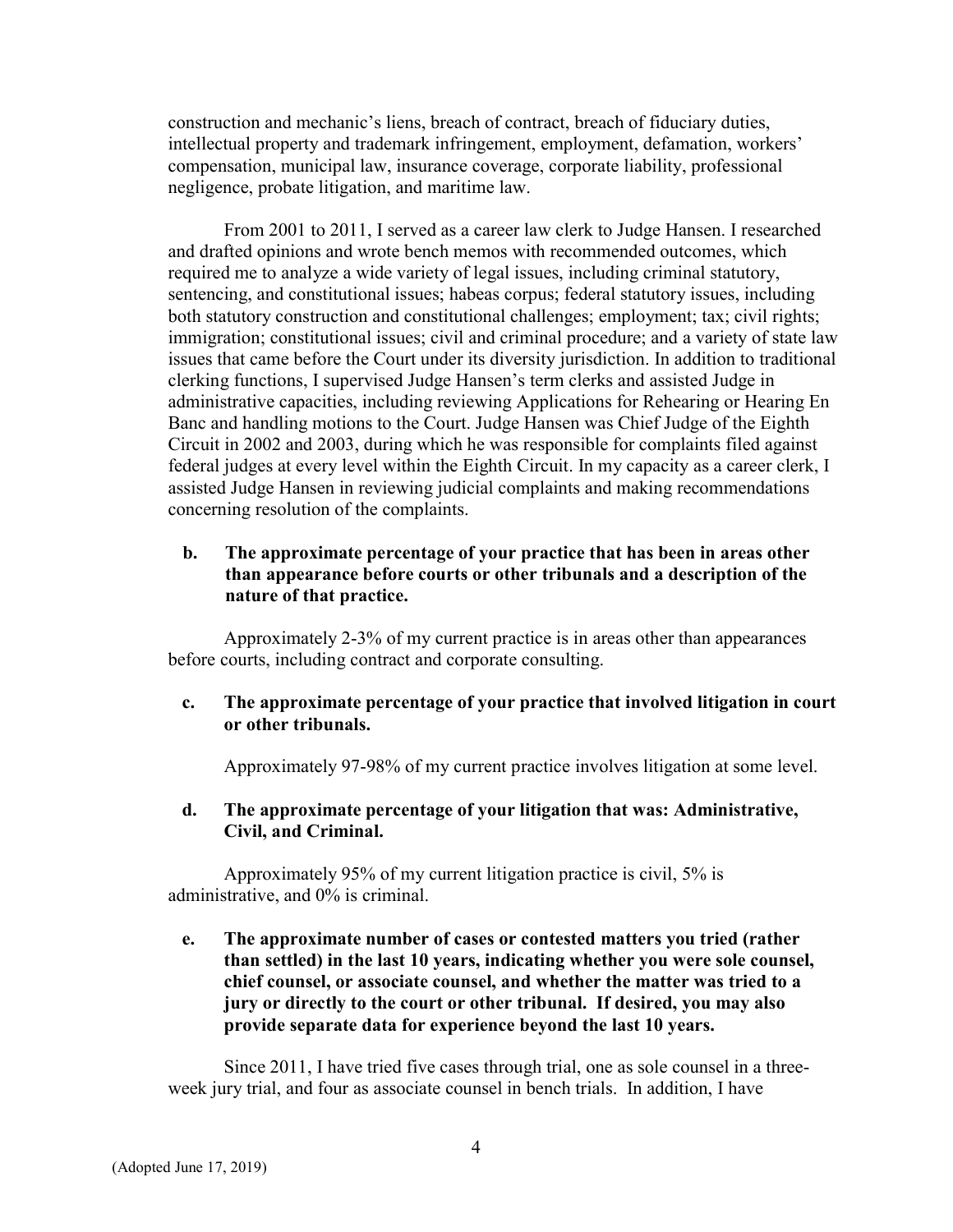performed legal briefing and presented the legal argument for my partners' trials (jury instructions, motions for judgment as a matter of law, post-trial motions, etc.) in five other trials, four of which were jury trials and one of which was a bench trial.

# f. The approximate number of appeals in which you participated within the last 10 years, indicating whether you were sole counsel, chief counsel, or associate counsel. If desired, you may also provide separate data for experience beyond the last 10 years.

Since 2011, I have participated in 24 appeals. I was chief counsel in 20 of those appeals and associate counsel in four. Ten appeals were in the United States Court of Appeals for the Eighth Circuit, three in the Supreme Court of Iowa (one currently pending), eight in the Iowa Court of Appeals, and three were agency appeals. I have presented oral argument in eight appeals to the Eighth Circuit, one argument to the Iowa Supreme Court, and three arguments to the Iowa Court of Appeals.

## 9. Describe your pro bono work over at least the past 10 years, including: a. Approximate number of pro bono cases you've handled.

I have handled 4 pro bono cases.

# b. Average number of hours of pro bono service per year.

My pro bono services average 20-40 hours per year, depending on the year.

# c. Types of pro bono cases.

- I represented a non-profit employer in an Iowa Civil Rights Commission complaint by an employee.
- I assisted a non-profit organization get its  $501(c)(3)$  status reinstated after an inadvertent lapse.
- I represented a juvenile from Liberia in guardianship proceedings related to the immigration process.
- I have represented tenants in various landlord / tenant disputes involving failure to provide suitable / safe housing.
- As part of serving on the School Board for Trinity Lutheran School since 2007, I have provided general legal services including contract review, employment counseling, policy review and updating, bylaw compliance, and general legal advice.

# 10. If you have ever held judicial office or served in a quasi-judicial position:

N/A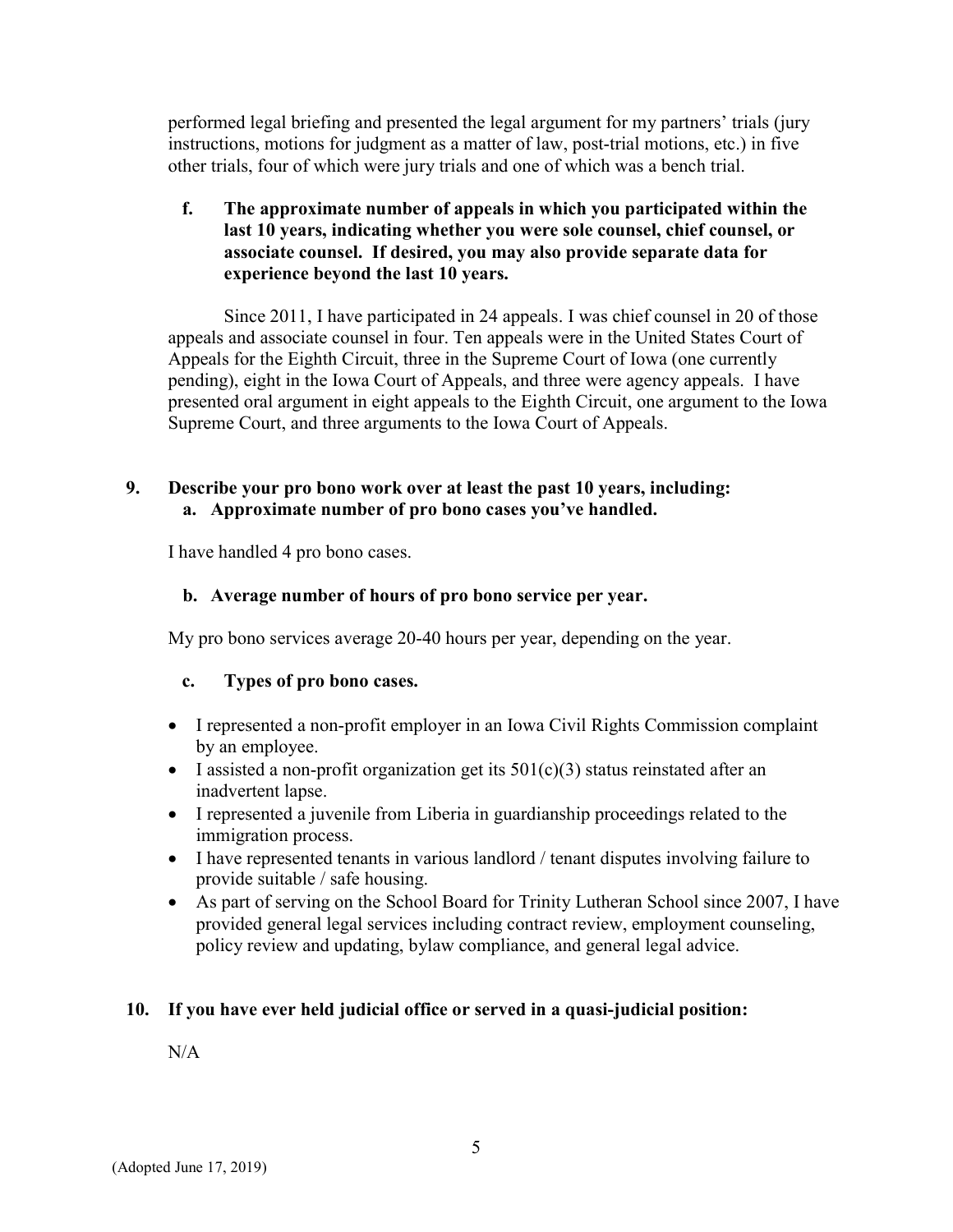- a. Describe the details, including the title of the position, the courts or other tribunals involved, the method of selection, the periods of service, and a description of the jurisdiction of each of court or tribunal.
- b. List any cases in which your decision was reversed by a court or other reviewing entity. For each case, include a citation for your reversed opinion and the reviewing entity's or court's opinion and attach a copy of each opinion.
- c. List any case in which you wrote a significant opinion on federal or state constitutional issues. For each case, include a citation for your opinion and any reviewing entity's or court's opinion and attach a copy of each opinion.
- 11. If you have been subject to the reporting requirements of Court Rule 22.10:

 $N/A$ 

- a. State the number of times you have failed to file timely rule 22.10 reports.
- b. State the number of matters, along with an explanation of the delay, that you have taken under advisement for longer than:
	- i. 120 days.
	- ii. 180 days.
	- iii. 240 days.
	- iv. One year.
- 12. Describe at least three of the most significant legal matters in which you have participated as an attorney or presided over as a judge or other impartial decision maker. If they were litigated matters, give the citation if available. For each matter please state the following:
	- a. Title of the case and venue,
	- b. A brief summary of the substance of each matter,
	- c. A succinct statement of what you believe to be the significance of it,
	- d. The name of the party you represented, if applicable,
	- e. The nature of your participation in the case,
	- f. Dates of your involvement,
	- g. The outcome of the case,
	- h. Name(s) and address(es) [city, state] of co-counsel (if any),
	- i. Name(s) of counsel for opposing parties in the case, and
	- j. Name of the judge before whom you tried the case, if applicable.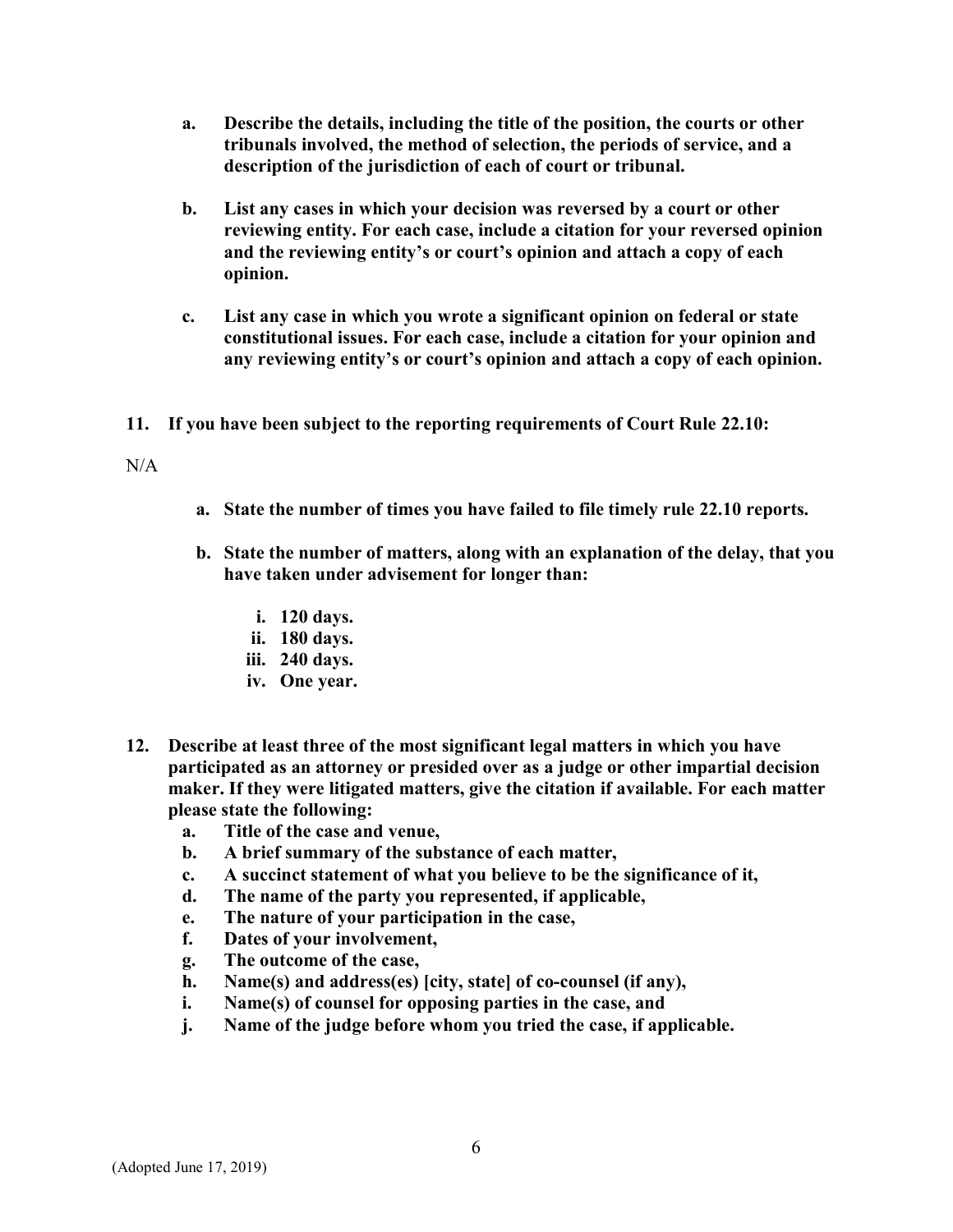#### 1. a. Winger Contracting Co. v. Cargill, Inc., 926 N.W.2d 526, 542 (Iowa 2019)

b. The Supreme Court of Iowa held that legislative changes to the mechanic's lien statute in 2007 and 2012, specifically Iowa Code sections 572.2 and 572.1(8), narrowed the definition of "owner" and changed the requirements for allowing a mechanic's lien to attach to real property. A mechanic's lien attaches only to land belonging to the contracting party. It is no longer sufficient to identify a contract with a landowner's agent if the contract is not also binding on the landowner. The Court recognized that the legislative changes superseded long-standing Supreme Court precedent, specifically Denniston & Partridge Co. v. Romp, 244 Iowa 204, 56 N.W.2d 601 (1953) and Stroh Corp. v.  $K & S$  Development Corp., 247 N.W.2d 750, 752 (Iowa 1976), under which a contract with a lessee could allow a lien to attach to the lessor's land in certain circumstances.

c. The Court's ruling provides clarity to contractors and landowners concerning entitlement to a mechanic's lien in light of the legislative amendments.

d. I represented Cargill, Inc.

e. I wrote the resistance to summary judgment and cross-motion for summary judgment, the brief in resistance to the lienholders' motions to reconsider, and the appellee brief on behalf of Cargill. I argued the appeal to the Supreme Court of Iowa.

f. I was involved in the case from 2016 to 2019.

g. The Business Court granted Cargill's cross motion for summary judgment, concluding the mechanic's liens did not attach to Cargill's property. The Supreme Court affirmed.

h. Co-counsel: Sam Jones and Jared Adams, Shuttleworth & Ingersoll, Cedar Rapids, Iowa.

i. Opposing counsel: Nick Critelli and Lylea D. Critelli, Critelli Law, Des Moines, Iowa and Patrick Curran of Harrison, Moreland, Webber & Simplot, P.C., Ottumwa, Iowa represented Winger Contracting Co., took the lead on behalf of the numerous lienholders. Other lienholders were represented on appeal by: Abby Wessel, Rickert & Wessel Law Office, P.C., Reinbeck, Iowa; Benjamin J. Patterson and Timothy B. Gulbranson, Lane & Waterman LLP, Davenport, Iowa; John F. Fatino and Erik S. Fisk, Whitfield & Eddy, P.L.C., Des Moines, Iowa.

j. Judge John Telleen decided the cross motions for summary judgment.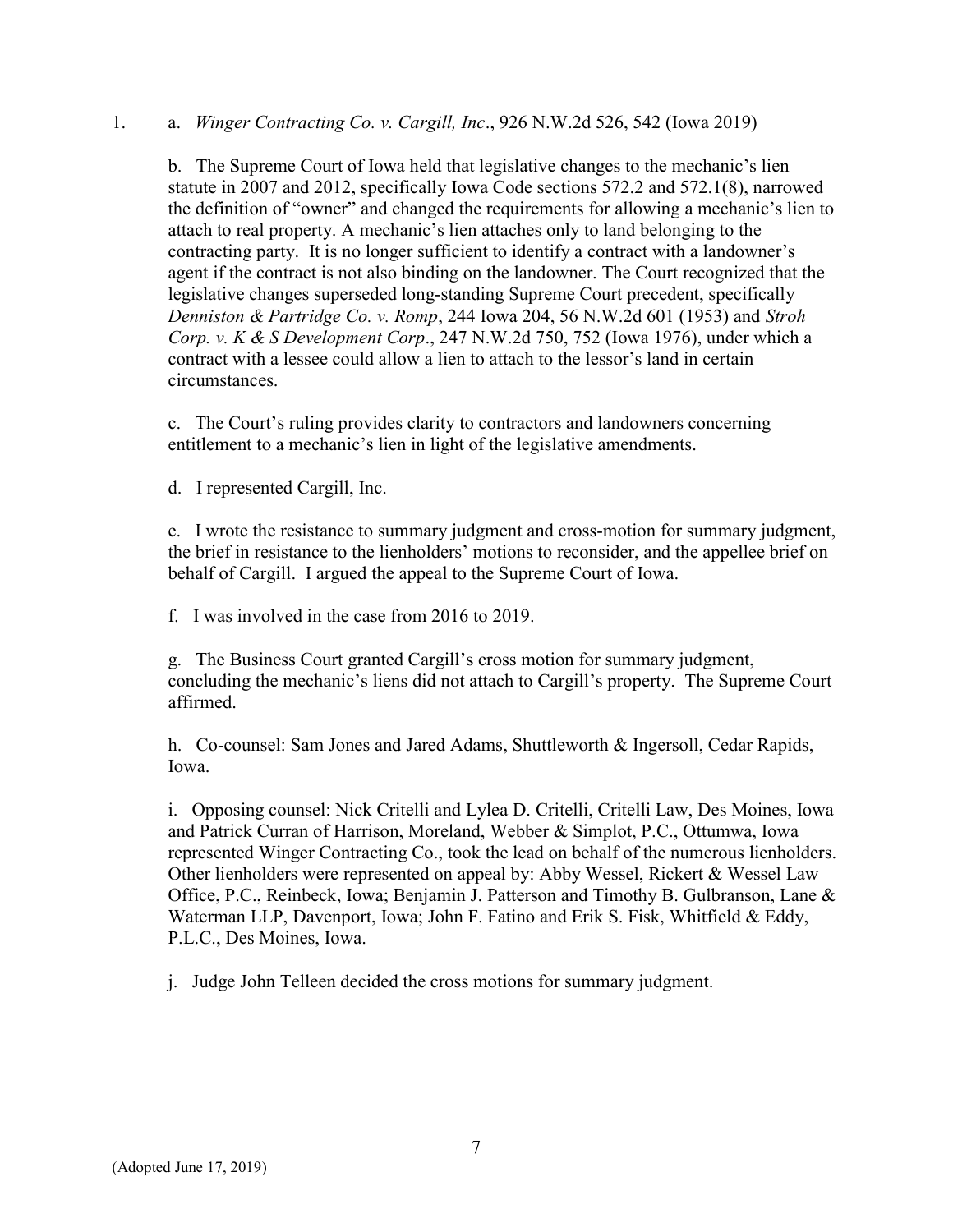2. a. Reed v. Schneider Electric, No. 18-cv-0095, N.D. Iowa, 3/12/2019

b. The United States District Court for the Northern District of Iowa dismissed claims brought against Schneider Electric premised on employment-related exposure to asbestos as barred by the Iowa Workers' Compensation Act, rejecting constitutional challenges to the statute under the state and federal equal protection and due process clauses. See Order, attached.

c. The District Court's holding protected the Iowa Workers' Compensation Act against constitutional challenge and enforced its exclusivity provisions.

d. I represented Schneider Electric.

e. I wrote the Motion to Dismiss and accompanying brief and argued Schneider Electric's position at a hearing before the United States District Court.

f. I was involved in the case from 2017-2019.

g. The United States District Court granted Schneider Electric's Motion to Dismiss.

h. Co-counsel: Sam Jones, Shuttleworth & Ingersoll, Cedar Rapids, Iowa.

i. Opposing counsel: Scott Hendler, Hendler Flores Law, PLLC, Austin, Texas, and Tim Semelroth, RSH Legal, PC, Cedar Rapids, Iowa.

j. Judge C.J. Williams, United States District Court for the Northern District of Iowa, decided the Motion to Dismiss.

3. a. Acciona Windpower North America, LLC v. City of West Branch, Iowa, 847 F.3d 963  $(8^{th}$  Cir. 2017)

b. The Eighth Circuit affirmed the United States District Court for the Northern District of Iowa's decision, following a bench trial, in which the District Court determined that the City of West Branch breached the Tax Increment Financing (TIF) Development Agreement it had entered with Acciona Windpower under Iowa Code section 403.6. The City had stopped making TIF payments after three years despite its agreement to make TIF payments for eight years in exchange for Acciona locating its business in West Branch and creating a certain number of new jobs.

c. The Court's holding protected Acciona against the City's attempt to recant the tax credit incentives the City offered to Acciona to locate its business in West Branch and create new jobs. The Court rejected the City's attempt to read the TIF statute as an unenforceable agreement.

d. I represented Acciona Windpower North America.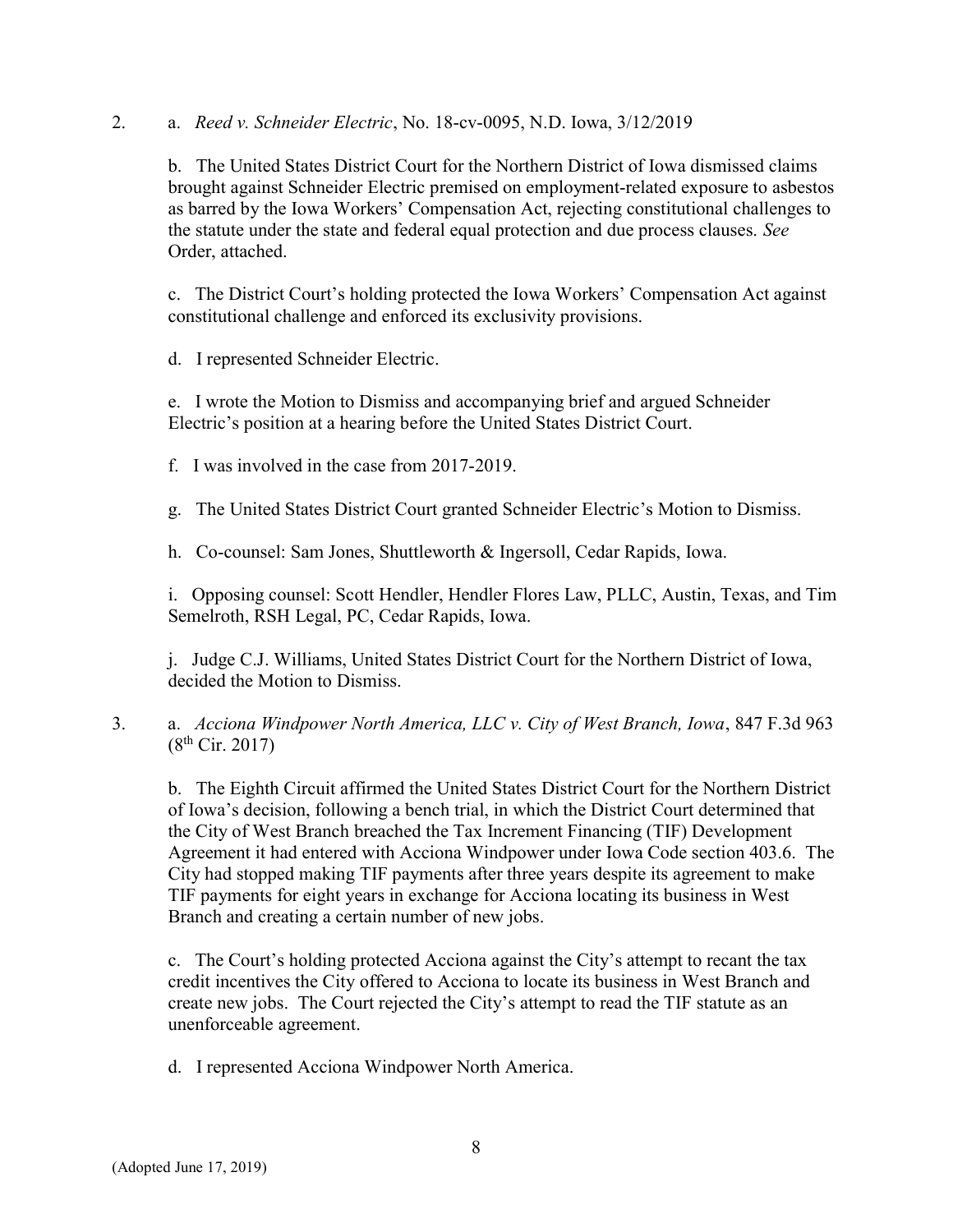e. I wrote the summary judgment brief, which was granted in part. I was second-chair for the bench trial. I also wrote and argued all legal submissions to the Court. I wrote the appellate brief and argued the appeal to the Eighth Circuit.

f. I was involved in the case from 2015-2017.

g. The District Court granted summary judgment in part to Acciona on its claim that the City breach of the TIF Agreement when it attempted to terminate the contract without cause, awarding specific performance for future years. The District Court held a bench trial and awarded damages to Acciona for prior years' TIF payments that had been appropriated as part of the City's budget, but not paid by the City. The Eighth Circuit affirmed the District Court's orders in all respects.

h. Co-counsel: Terri Davis, Shuttleworth & Ingersoll, Cedar Rapids, Iowa.

i. Opposing counsel: William J. Miller and Brian A. Melhus, Dorsey & Whitney LLP, Des Moines, IA.

j. Judge Jon Scoles, United State Magistrate Judge, tried the case as a bench trial.

#### 13. Describe how your non-litigation legal experience, if any, would enhance your ability to serve as a judge.

Over the last six years, I have taught a judicial externship seminar at the University of Iowa, College of Law during the fall semester. The students extern for a variety of judges on both the federal and state courts and at all levels, including district court, appellate court, bankruptcy court, and the Delaware Court of Chancery. I teach the classroom component of the class, which provides the students with a background in courts and judges. I cover the following topics during the semester: the role and ethical obligations of a law clerk; judicial ethics; judicial decision-making and opinion writing; judicial philosophy; judicial qualifications and selection, comparing the selection process among states and the federal judiciary; and technology's role in judicial decision-making. I supplement the course book with examples of current events and cases involving the covered topics. Much of our class discussion involves delving into difficult issues judges face in performing their work.

In addition, I taught Legal Analysis, Writing, and Research I and II as an adjunct professor to first year students at the University of Iowa, College of Law in 2007 and in 2011. I focused the students on understanding the differences between legal writing and other types of writing and on learning to identify issues, write succinctly in an analytical way, and editing to make writing clear and concise. Teaching legal writing to first year law students also helped hone my own writing skills.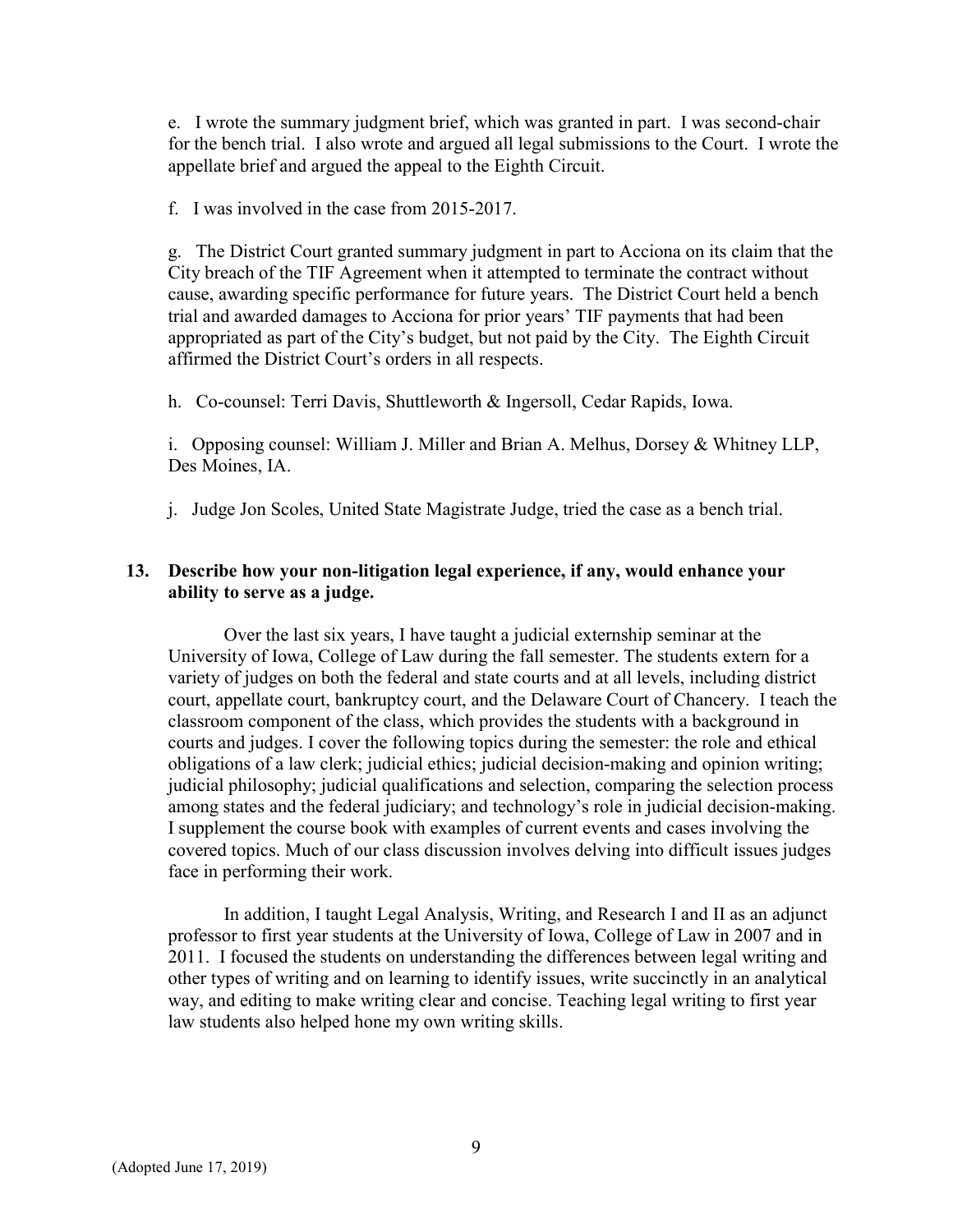14. If you have ever held public office or have you ever been a candidate for public office, describe the public office held or sought, the location of the public office, and the dates of service.

I have never held public office or been a candidate for public office.

- 15. If you are currently an officer, director, partner, sole proprietor, or otherwise engaged in the management of any business enterprise or nonprofit organization other than a law practice, provide the following information about your position(s) and title(s):
	- a. Name of business / organization.
	- b. Your title.
	- c. Your duties.
	- d. Dates of involvement.
	- 1. a. All Eastern Iowa Gutter, Inc., owned and operated by my husband.
		- b. Treasurer and Secretary

c. My duties include financial oversight and preparation of payroll and income tax returns.

d. I have been involved in All Eastern Iowa Gutter, Inc. since 1991, when my husband started the company upon our move to Cedar Rapids.

- 2. a. Droxley Holdings, LLC, owned jointly with my husband.
	- b. Treasurer and Secretary
	- c. My duties include financial oversight.

d. I have been involved in Droxley Holdings LLC since 2011, when my husband started the company to manufacture a leaf protection system he invented and patented.

3. a. I am on the Board of Christian Education for Trinity Lutheran Church & School in Cedar Rapids, Iowa. Trinity is a Christian Day School for students in preschool through eighth grade.

b. My current position is director of the Board. I served as Chairman of the Board of Christian Education from 2009 to 2013.

c. My duties include oversight of school administration, including developing and reviewing policies; assisting in the preparation of the annual budget for the school; assisting in the accreditation process; and addressing employment and student issues that rise to the level of Board involvement.

d. I have been on the Board since 2007. My current term expires in 2021.

# 16. List all bar associations and legal- or judicial-related committees or groups of which you are or have been a member and give the titles and dates of any offices that you held in those groups.

- Iowa State Bar Association, member 1998 to present
	- Bankruptcy and Commercial section, member 2008-2015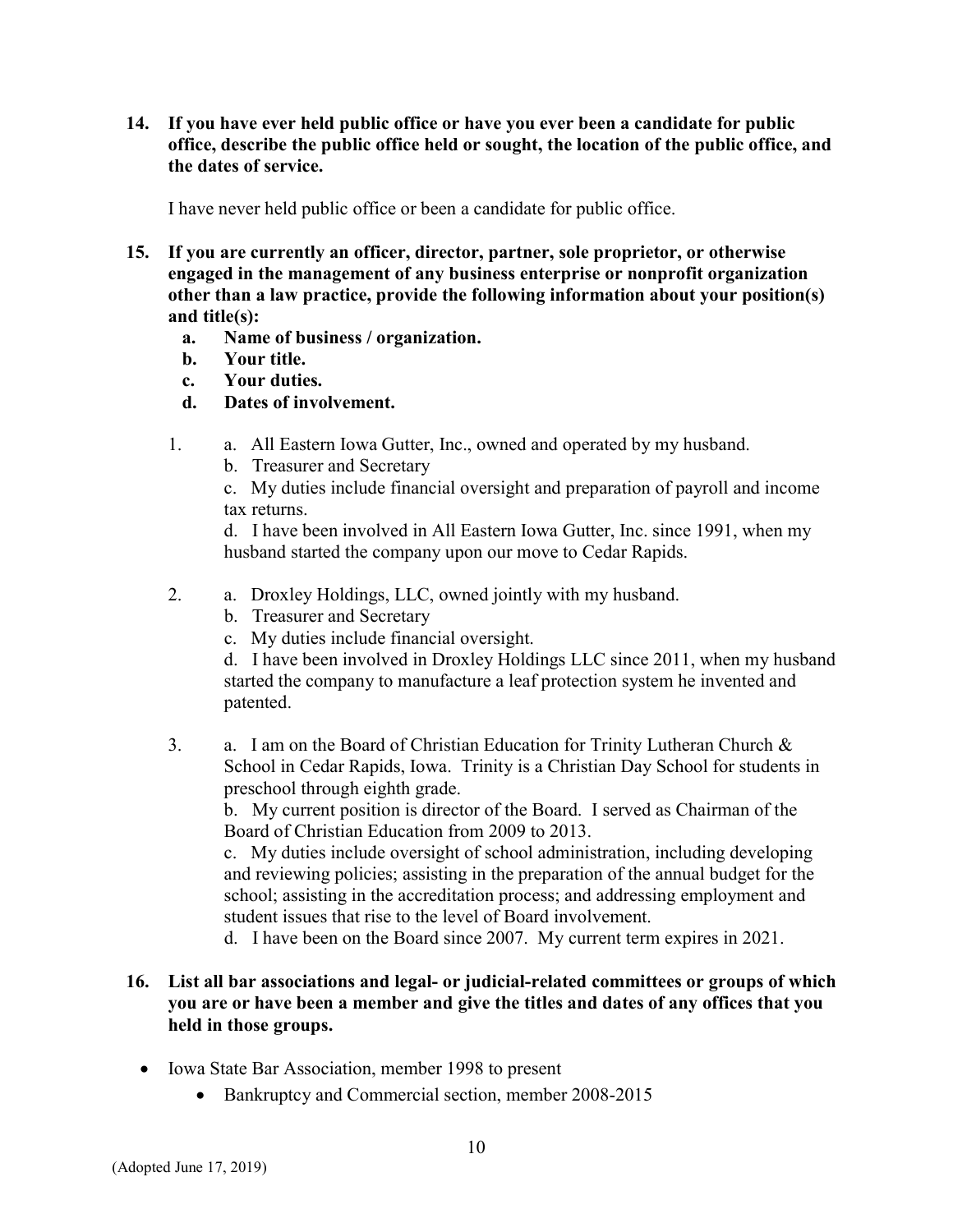- Editor of section's quarterly Case Law Review, 2009-2014
- Linn County Bar Association, member, 1998 to present
- Eighth Circuit Bar Association, member 2003 to present
	- Board of Directors, 2007 to 2016
	- Past President, 2016
	- President, 2015
	- President-Elect, 2014
	- Treasurer,  $2012$  to  $2013$
- Dean Mason Ladd Inn of Courts, member 2002 to 2004
- 17. List all other professional, business, fraternal, scholarly, civic, charitable, or other organizations, other than those listed above, to which you have participated, since graduation from law school. Provide dates of membership or participation and indicate any office you held. "Participation" means consistent or repeated involvement in a given organization, membership, or regular attendance at events or meetings.
	- Timber Ridge Pony Club, local chapter of United States Pony Club
		- Treasurer 2008 to 2015
- 18. If you have held judicial office, list at least three opinions that best reflect your approach to writing and deciding cases. For each case, include a brief explanation as to why you selected the opinion and a citation for your opinion and any reviewing entity's or court's opinion. If either opinion is not publicly available (i.e., available on Westlaw or a public website other than the court's electronic filing system), please attach a copy of the opinion.

N/A

19. If you have not held judicial office or served in a quasi-judicial position, provide at least three writing samples (brief, article, book, etc.) that reflect your work.

See attached.

# OTHER INFORMATION

20. If any member of the State Judicial Nominating Commission is your spouse, son, daughter, brother, sister, uncle, aunt, first cousin, nephew, niece, father-in-law, mother-in-law, son-in-law, daughter-in-law, brother-in-law, sister-in-law, father, mother, stepfather, stepmother, stepson, stepdaughter, stepbrother, stepsister, half brother, or half sister, state the Commissioner's name and his or her familial relationship with you.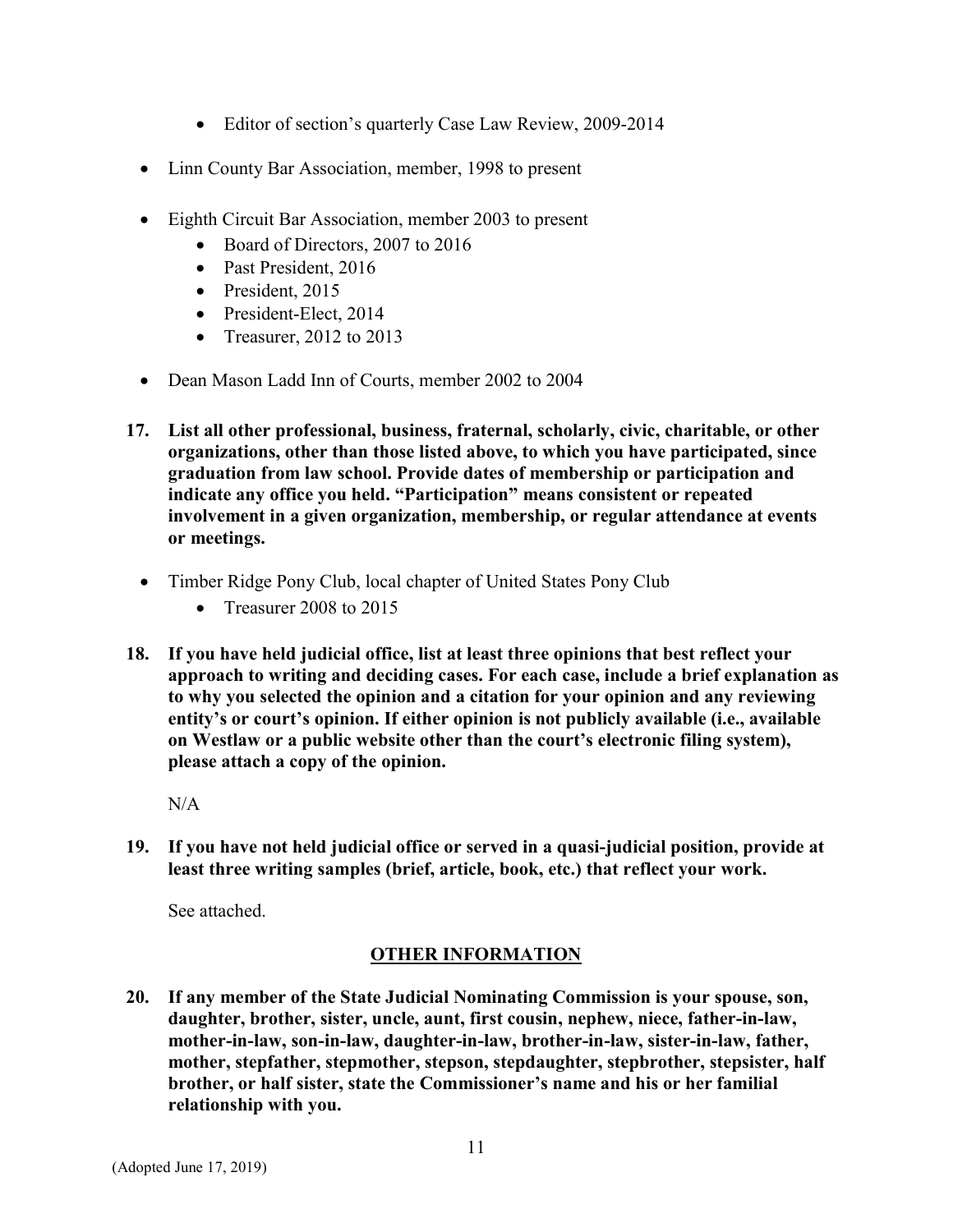N/A

21. If any member of the State Judicial Nominating Commission is a current law partner or business partner, state the Commissioner's name and describe his or her professional relationship with you.

N/A

- 22. List the titles, publishers, and dates of books, articles, blog posts, letters to the editor, editorial pieces, or other published material you have written or edited.
	- The following articles appear on the Shuttleworth & Ingersoll blogpost: https://shuttleworthlaw.com/articles/
		- Review of *Mt. Lemmon Fire Dist. v. Guido*, 2018 WL 5794639 (U.S. November 6, 2018), published November 8, 2018
		- Review of *Brewer-Strong v. HNI Corporation*, No. 16-1364 (Iowa June 8, 2018), published June 18, 2018
		- Review of Bandstra v. Covenant Reformed Church, No. 16-1078 (Iowa June 1, 2018), published June 12, 2018
		- Review of TSB Holdings, LLC v. Board of Adjustment for Iowa City, & TSB Holdings, LLC v. City of Iowa City, No. 15-1373/16-0988 (Iowa June 1, 2018), published June 11, 2018
		- "Businesses Beware: Considering Healthcare Costs to Weather an Economic Downturn in Your Business Might Expose You to Age Discrimination Charges", published November 21, 2014
		- "Personal Jurisdiction Over Out-Of-State Entities: A New Framework", published February 24, 2014
		- "Recent Eighth Circuit Employment Cases Making it to Trial", published October 31, 2013
		- "4-H Given Better Protections than High School Athletics", published October 31, 2013
		- "'If the agreement governs, the agreement governs,' even if it means an insurance company can take an insured's entire settlement with a tortfeasor to reimburse the insurer for its covered medical expenses", published May 6, 2013
		- "Genesis Healthcare: Employers can 'pick off' FLSA named plaintiffs; Appellate lawyers beware of waiving arguments when you win", published May 6, 2013
		- "Bank liable for breaching fiduciary duties to borrower", published April 1, 2013
	- Editor, Eighth Circuit Appellate Practice Manual (Minn. CLE, editor, 8<sup>th</sup> ed. 2018)
	- Author, Chapter 11: Oral Argument, Eighth Circuit Appellate Practice Manual (Minn. CLE, editor,  $7<sup>th</sup>$  ed. 2016)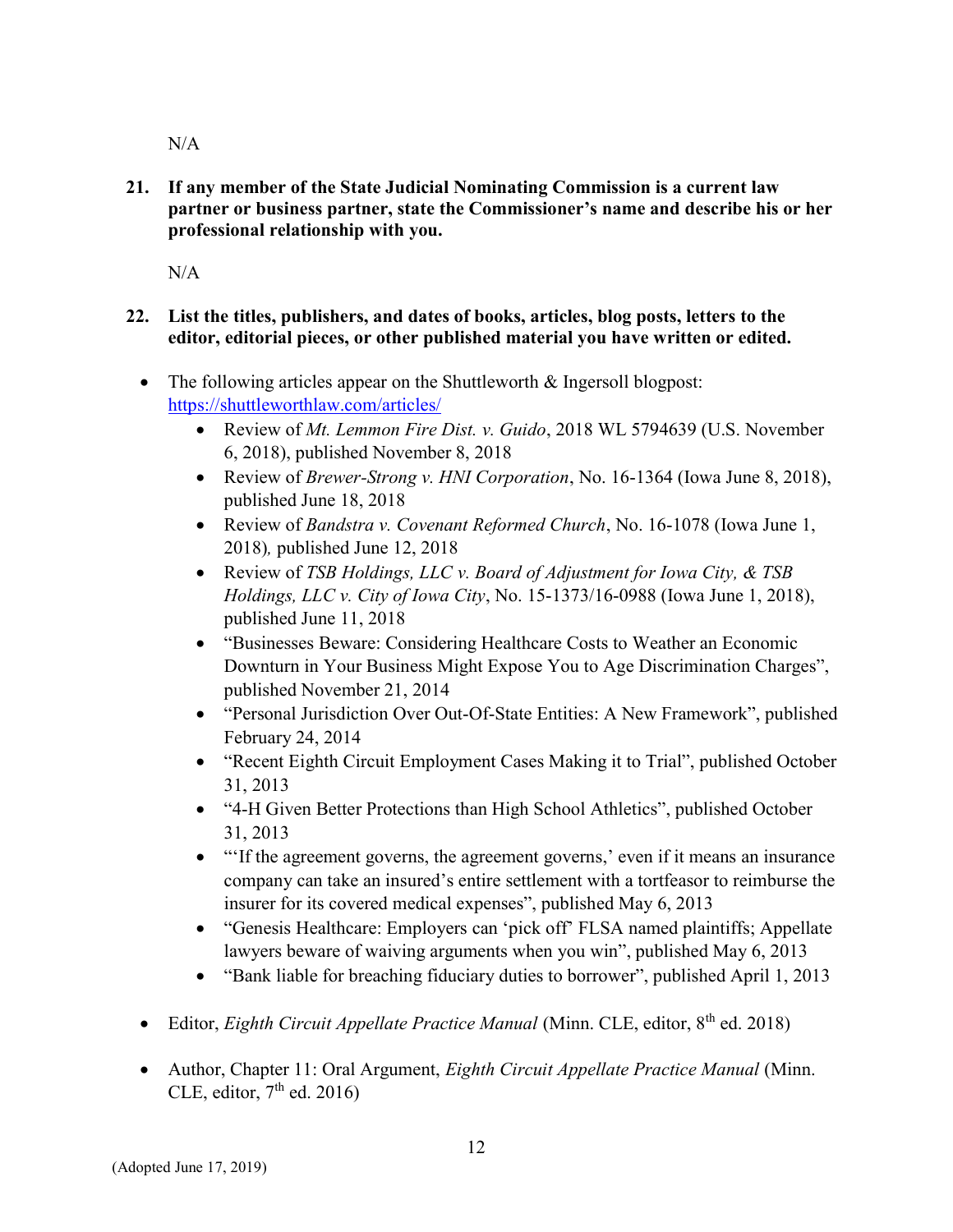- 23. List all speeches, talks, or other public presentations that you have delivered for at least the last ten years, including the title of the presentation or a brief summary of the subject matter of the presentation, the group to whom the presentation was delivered, and the date of the presentation.
	- Presented "Behind the Scenes of  $DM\&E$  RR v. Ingram Barge", Boyd Law Building, Iowa City, Iowa, August 21, 2019, presentation to Iowa Law School 1L Students as counsel on 8<sup>th</sup> Circuit case studied during orientation.
	- Presentation: "Non-Eighth Circuit Bankruptcy Case Law Update", All-Iowa Bankruptcy Conference, U.S. Cellular Center, Cedar Rapids, Iowa September 8-9, 2016.
	- Presented "Richard S. Arnold Awards for Distinguished Service" to recipients at the Eighth Circuit Judicial Conference, May 5, 2016, Rogers, Arkansas.
	- Interviewed on Iowa Public Radio on December 15, 2015 as President of Eighth Circuit Bar Association regarding the Eighth Circuit Court of Appeals arguments being held at Drake University in Des Moines, Iowa.
	- Presentation, "Non-Eighth Circuit Case Law Update", 42<sup>nd</sup> Annual Barbara A. Everly Advanced Procedures Bankruptcy Seminar, Historical Park Inn Hotel, Mason City, Iowa August 23-24, 2012.
	- Presenter on Appellate Brief Writing, Linn County Bar Association membership meeting, May 2002.
	- Presenter on Appellate Brief Writing, Linn County Bar Association Nuts & Bolts Seminar, October 2001.
- 24. List all the social media applications (e.g., Facebook, Twitter, Snapchat, Instagram, LinkedIn) that you have used in the past five years and your account name or other identifying information (excluding passwords) for each account.
	- LinkedIn: Dana Oxley
	- Facebook: Dana Wade Oxley
	- Instagram: danaloxley
	- Snapchat: mamaox1221

## 25. List any honors, prizes, awards or other forms of recognition which you have received (including any indication of academic distinction in college or law school) other than those mentioned in answers to the foregoing questions.

- Named the Best Lawyers 2019 Appellate Practice "Lawyer of the Year" in Cedar Rapids
- Recognized in "Best Lawyers in America" annually 2016 through 2019
- Serve as Chair of the Appellate Practice Group, Shuttleworth & Ingersoll PLC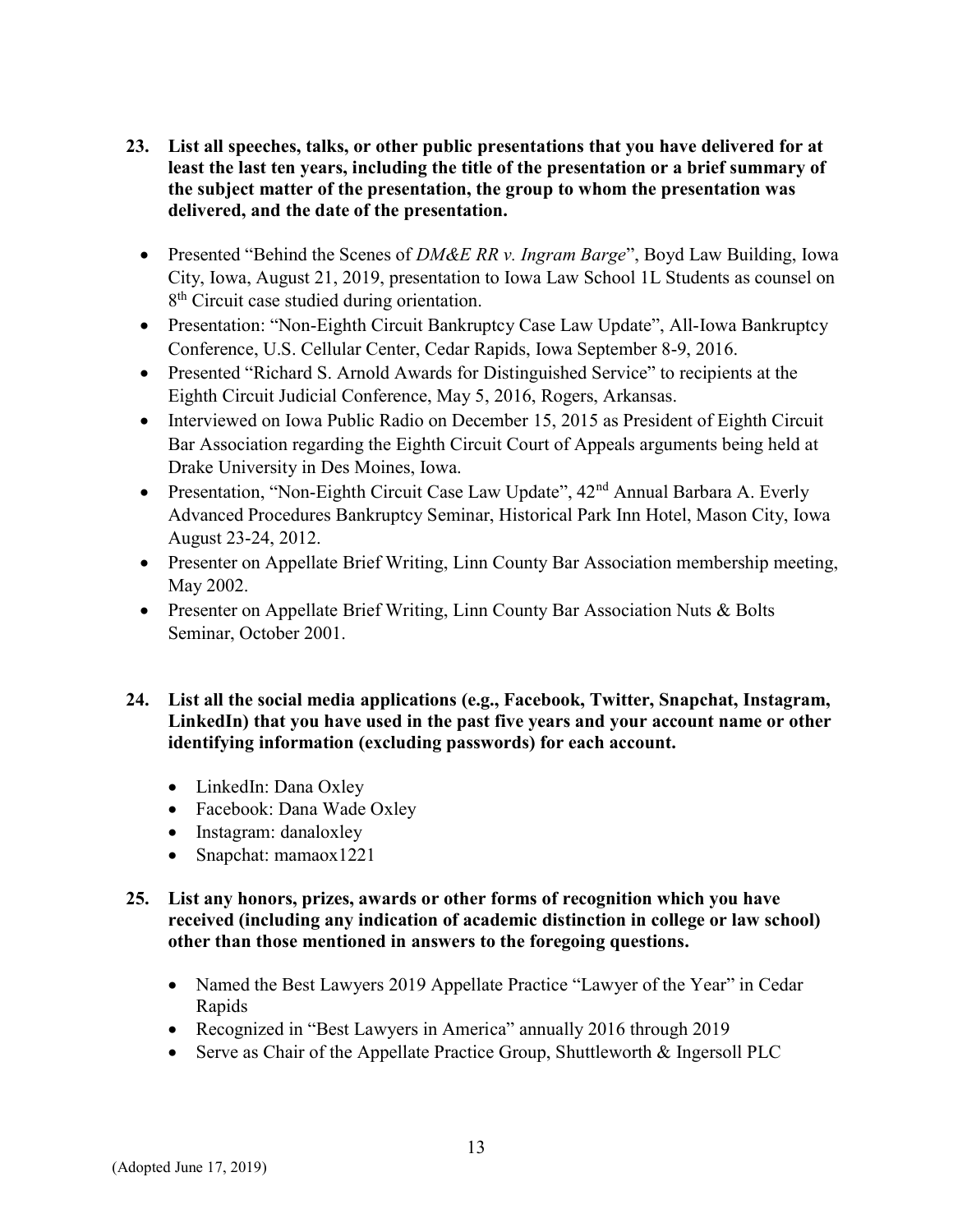- Appointed by Chief Judge Leonard Strand as N.D. Iowa Attorney Representative to the Eighth Circuit Judicial Conference Planning Committee for the Omaha Conference to be held August 5-7, 2020
- *Order of Coif*, University of Iowa College of Law 1998
- Outstanding Academic Achievement Award, West Publishing 1998
- Corpus Juris Secondum Award, West Publishing 1996
- University of Iowa Merit Scholar, 1995
- Certified Public Accountant, Iowa, awarded May 1990
- State of Iowa Scholar, 1986

26. Provide the names and telephone numbers of at least five people who would be able to comment on your qualifications to serve in judicial office. Briefly state the nature of your relationship with each person.

- 1. Judge David R. Hansen, Eighth Circuit Court of Appeals. 319-431-5815 I served as Judge Hansen's career clerk for ten years.
- 2. Judge John Telleen, Iowa District Court Judge, Seventh Judicial District. 563-326- 8710.

I have appeared before Judge Telleen on a number of cases.

- 3. Judge Jane Kelly, Eighth Circuit Court of Appeals. 319-423-6110. I have appeared before Judge Kelly on several appeals in the Eighth Circuit. I also know Judge Kelly as a fellow Cedar Rapids lawyer.
- 4. Judge John Jarvey, Chief Judge, United States District Court for the Southern District of Iowa. 515-284-6279. I have appeared before Judge Jarvey on a number of cases. I also know Judge

Jarvey from my time clerking for Judge Hansen when Judge Jarvey was a United States Magistrate Judge located in Cedar Rapids.

- 5. Connie Alt, Shuttleworth & Ingersoll. 319-365-9461. Partner
- 6. Kevin Caster, Shuttleworth & Ingersoll. 319-365-9461. Partner
- 7. Steve Pace, Shuttleworth & Ingersoll. 319-365-9461. Partner
- 8. Lisa Stephenson, Vice-President and General Counsel, CRST, International. 319- 731-3936.

I graduated from law school with Lisa, and we were long-term federal clerks at the same time.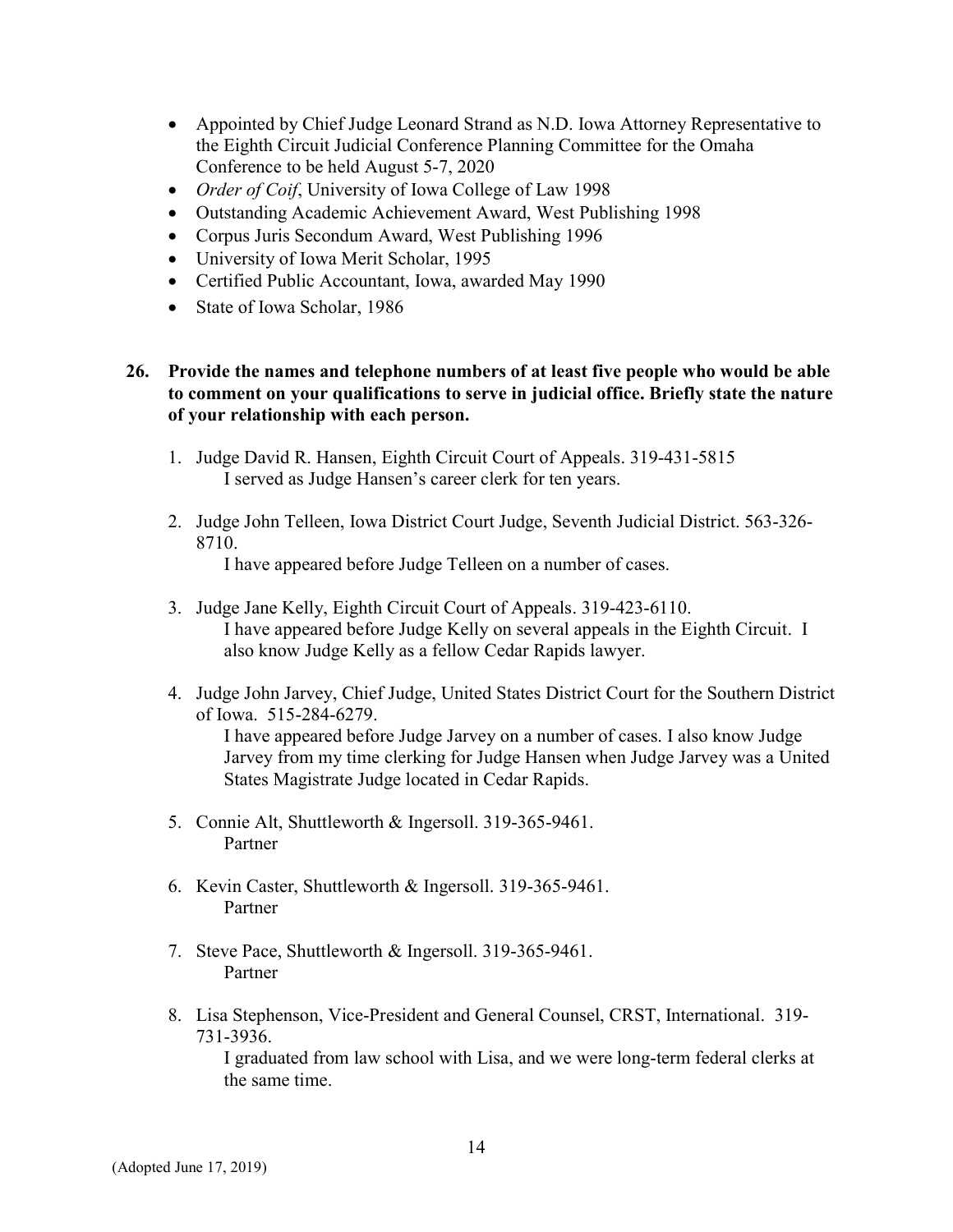#### 27. Explain why you are seeking this judicial position.

I am seeking this position because it would be both intellectually challenging and deeply humbling to serve as a Justice on the Supreme Court of Iowa. I love studying the law. I love researching all sides of an unsettled issue, regardless of the area of law. I love digging into a technical statutory problem and contemplating the competing policy implications of the common law. I love dissecting a legal problem into digestible bites and then writing about it in a way that makes it easier for others to understand. I love the back and forth of a good debate, peeling each layer of argument away until the real core of the issue is revealed. I love considering the ramifications of an issue not only for a particular situation, but also for how it might affect others into the future.

At the same time, it is humbling to even complete this application. The Supreme Court is the final arbiter of what the law is in Iowa. I have a sincere respect for the importance of the Court's position—to the lawyers who appear before it, to the litigants they represent, and to the Iowans who live under its decisions. So I don't make this application lightly. But I do make it with sincerity and with a desire to serve the Court in a way worthy of its stature.

#### 28. Explain how your appointment would enhance the court.

All applicants are unique in the background they bring to the Court. The diverse perspectives of each Court member is part of what makes the collaborative efforts of a sevenmember Court so effective. I believe my background, my legal experience, and my demeanor will bring a perspective that will compliment the other members of the Court while challenging them to ensure all viewpoints are fully flushed out in reaching any decision.

I grew up on a farm in southwest Iowa to parents who instilled in me a strong work ethic and a positive outlook on life. I learned early, and by example, to have compassion for others, to respect my elders, to take responsibility for my actions, to see the positive in any situation, and to never complain about a problem but to look for a solution. My daily chores included not only house chores, but also feeding horses and mucking stalls. I broke ice on frozen water tanks, cared for sick calves through the night, and picked up hay bales in the heat of the day to beat the storm. I learned that if you really want something, you must have grit and determination, put in the hard work, but still be prepared for disappointment, which is to be handled with dignity and humility. I also learned to love life, to not take myself too seriously, and to look for the good in others.

I started my professional life as a state employee, working as a credit union examiner for the Iowa Division of Credit Unions. Enforcing compliance with the regulatory framework was my first professional exposure to the law, and it started me down the path that led to law school. My husband started a gutter business when I was transferred to Cedar Rapids while working for the Division. We were young and naïve, but we worked together to grow his business and expand into manufacturing a gutter product he invented. My professional life prior to law school and my involvement in business bring a unique background to the Court.

While it is a bit cliché to say I was taught that I could do anything I set my mind to as long as I was willing to put in the necessary work, I have always lived under that maxim. I am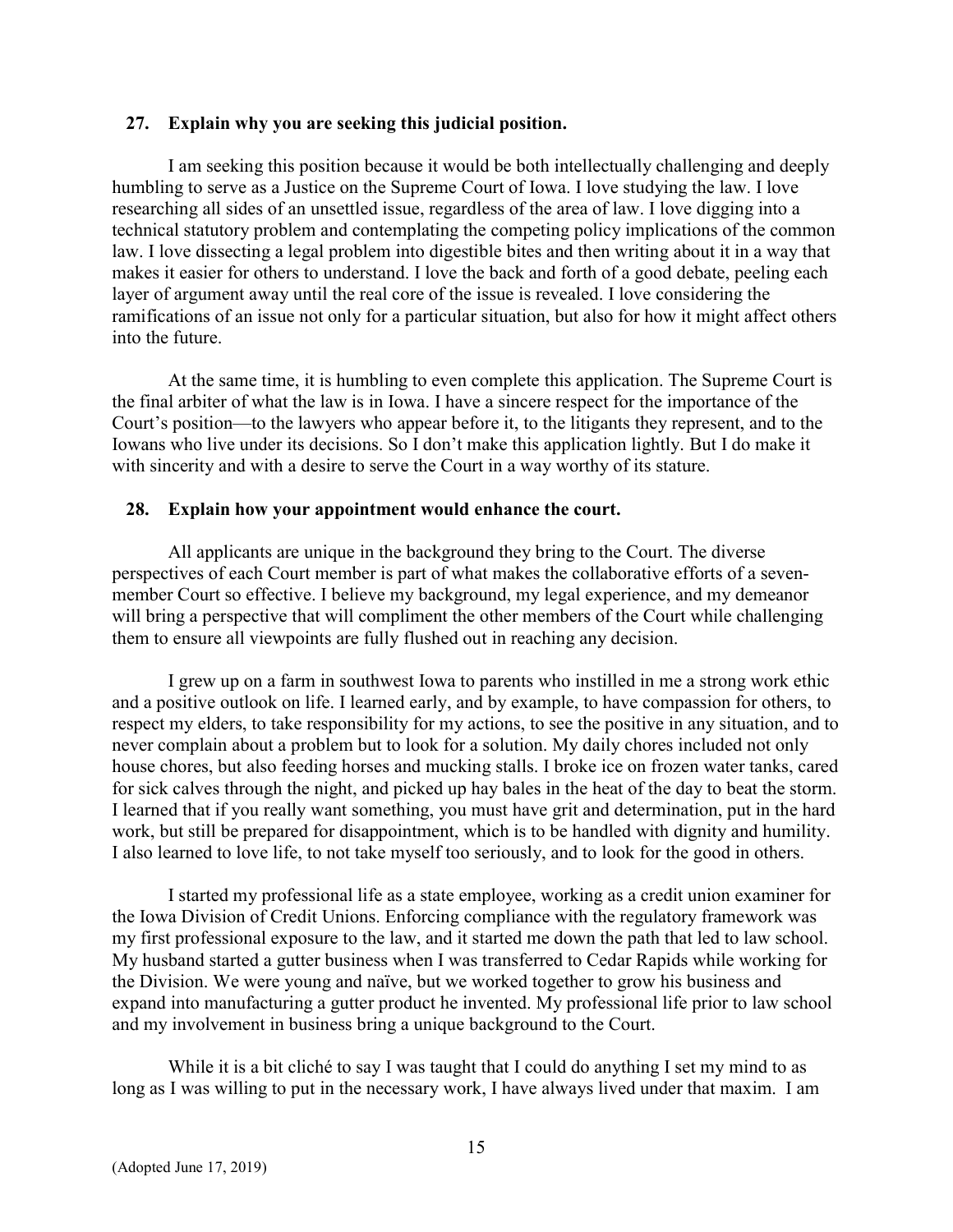not naïve enough to believe I can do anything, but that attitude has pushed me to work hard and to never settle for less than my best. Both of our children were born during law school—Taylor was born the day after Thanksgiving my 1L year and two weeks before finals, Ryan was born during finals week Spring Semester of my 3L year. With the help and support of my husband, I balanced the demands of a young family and graduated third in my class.

While serving as a law clerk for ten years certainly does not qualify one to be a judge, the time I spent in Judge Hansen's chambers fostered the legal skills that later allowed me to develop a strong appellate practice. Clerking for a federal court of appeals judge required me to delve into hundreds of cases involving a myriad of legal issues ranging from the ramifications that followed the sea change in federal sentencing after Booker, to civil rights and constitutional issues, to the more mundane—but equally important—issues of statutory interpretation and the rules of criminal and civil procedure. The most challenging, and rewarding, part of clerking was drafting an opinion that either held the critical second vote or, on occasion, pulled one or both of the other votes to Judge Hansen's position. It taught me the importance of judicial restraint, an appreciation for the distinct but equally vital functions of the branches of a democratic government, and respect for the individuals involved in the cases before the Court. I learned to write not only for the parties, particularly the losing party, but to draft opinions with an eye toward future consequences of the opinion, both intended and unintended. "Get it right, keep it tight" is a mantra I took into my practice. Judge Hansen and I did not always agree, but our differing positions taught me to objectively consider my own analysis and, I believe, made Judge Hansen's opinion cleaner and tighter.

The nine years since rejoining the practice of law have driven home to me the consequences of the decisions judges make and the real-life effects on the parties. In practice, I quickly gained an appreciation for a judge's restraint in allowing the parties to develop the record and raise the legal issues most critical to their clients, even if the judge might see a different issue of interest. I use the objectivity I learned while clerking to identify the greatest vulnerability in my client's legal position and develop the most compelling answer to its attack.

My practice is a bit unique for a mid-size Iowa firm in that my immediate clients are generally my partners. I am usually brought into cases that involve more complex legal analysis and require heavy motion work. My typical day involves a significant amount of legal research and writing. In addition to providing the legal analysis, I work closely with my partners to ensure any potential appellate issues are considered throughout the progression of a case and properly preserved in case of an appeal. While I focus on the legal analysis of the case, I am also involved in discovery and fact development to ensure the strongest position for our client. When a case goes up on appeal, my partners hand the case over to me, confident in my ability to take it to the end.

I do not have an agenda. I believe it is critical for the Supreme Court to set the tone for the Bar by demanding the highest legal analysis while maintaining civility among the Court's members, even when—particularly when—they disagree. I believe a justice has a duty to consider all sides of an issue openly and without judgment before reaching a decision. I believe a justice makes a better decision when he or she is surrounded by others who will challenge his or her views. I believe the Judiciary's role is limited, yet critical, to ensuring that laws set by the